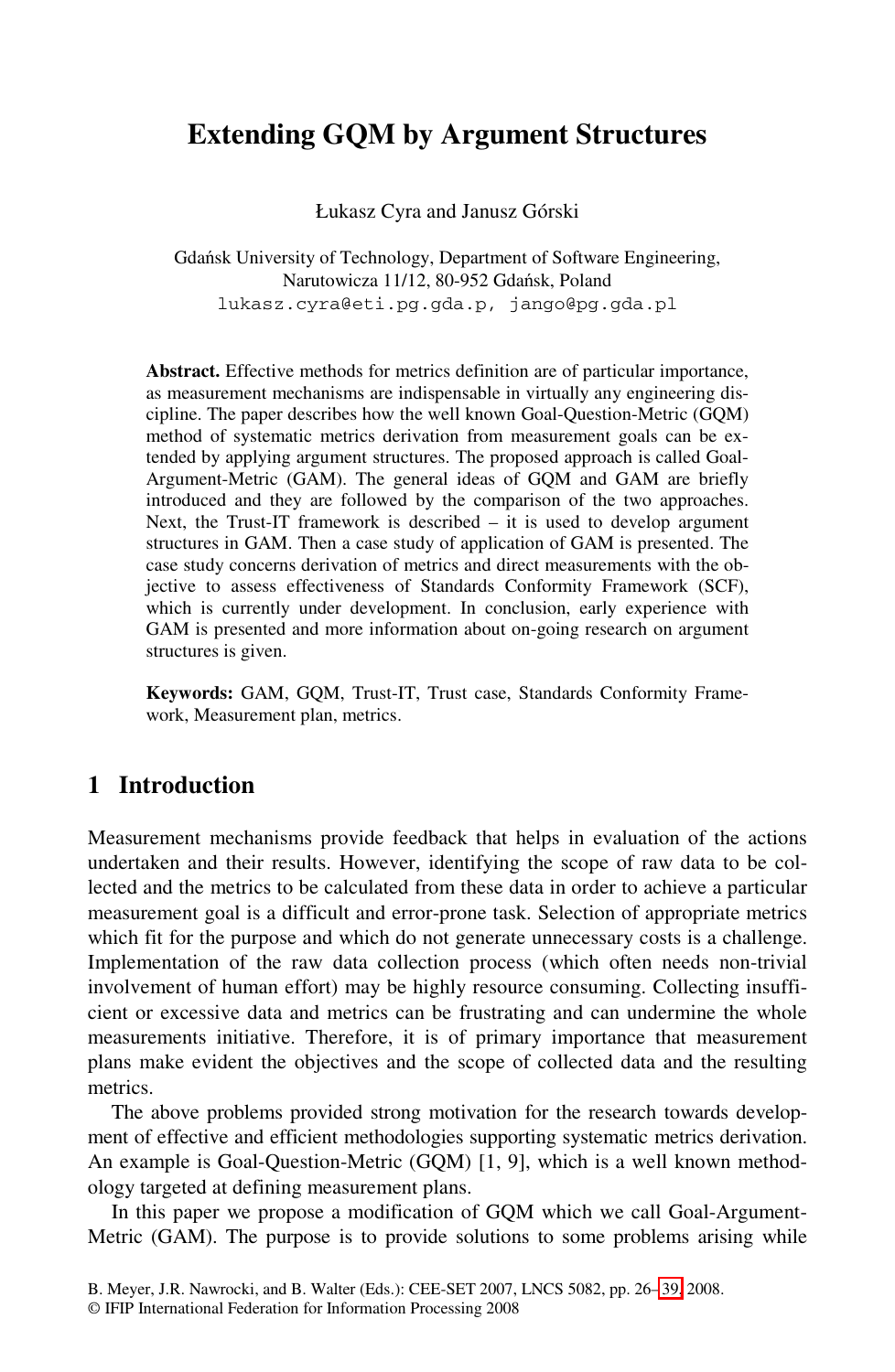using GQM and in particular to provide better support for the identification and maintenance of the relationship between the measurement goals and the related metrics. The basic innovation concerns applying argument structures for stepwise refinement of the measurement goals into metrics and direct measurements and by maintaining the arguments in the easily readable and accessible form with the help of our TCT tool.

The paper first introduces GQM and GAM and compares the two approaches. Then it introduces the Trust-IT framework [3-7], which we use for expressing and maintaining argument structures in GAM. The applicability of GAM is then illustrated by a case study. In this case study we refer to the problem of assessment of the effectiveness of Standards Conformity Framework (SCF) [2, 7]. SCF, which is presently under development, is a part of Trust-IT and its objective is to support processes of achieving and assessing compliance with standards.

In conclusion we summarise our contribution and present plans for further research.

### **2 GQM**

The Goal-Question-Metric (GQM) methodology was originally developed by V. Basili and D. Weiss and then significantly extended by D. Rombach. It is a practical methodology which helps in systematic derivation of measurement plans. GQM is well documented, for a thorough description see e.g. [1, 9]. Many other sources are also available on the Internet. The idea of GQM is graphically presented in Fig. 1.



**Fig. 1.** GQM paradigm. Defining measurement goals (abstract level) refining them into questions (operational level), deriving metrics (quantitative information) and direct measurements.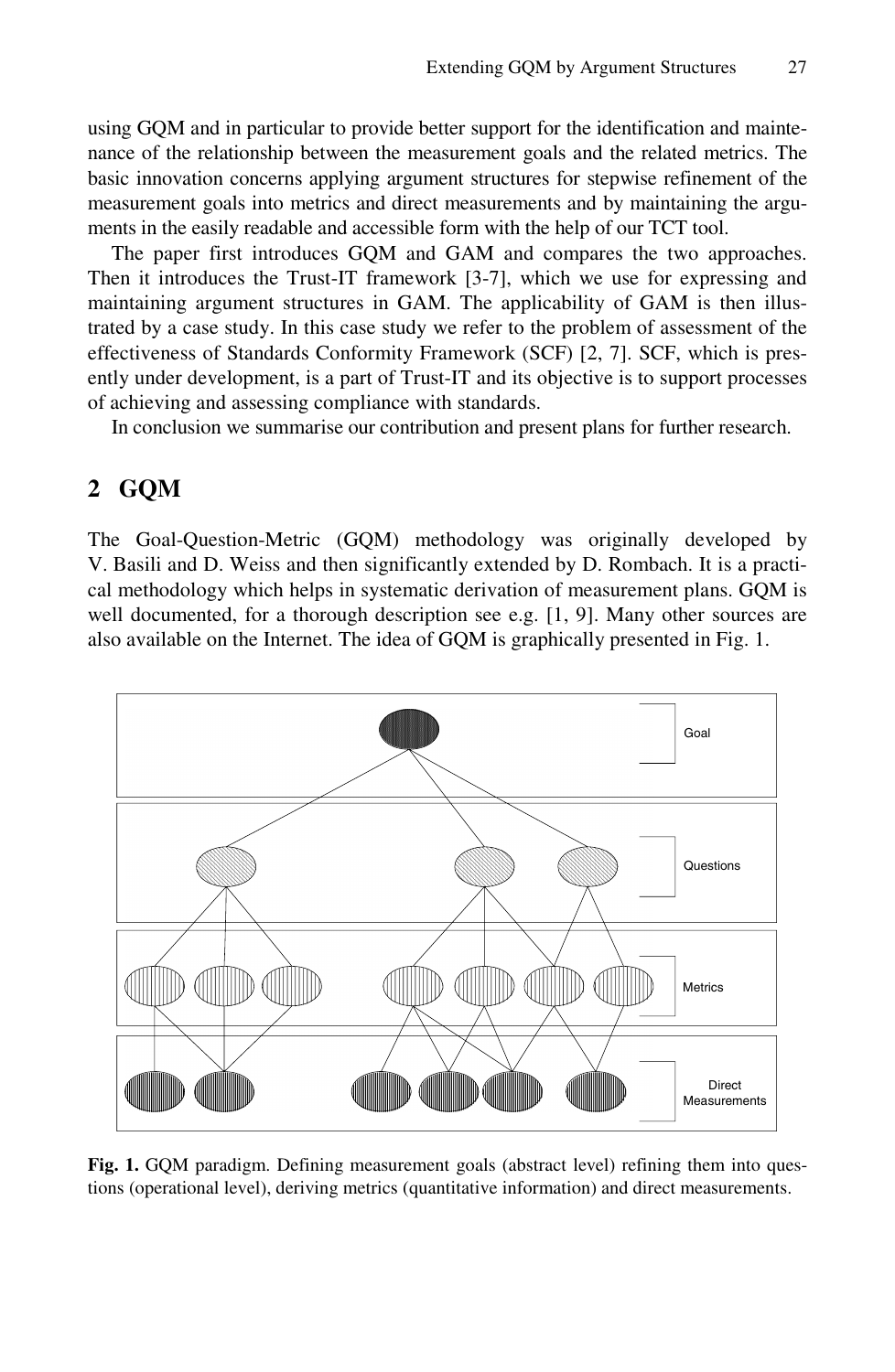GQM proceeds top-down, starting with the definition of an abstract measurement goal, which explicitly represents the measurement intent.

Then, referring to this goal, several questions are defined which brake the problem into more manageable chunks. The questions are defined in such a way that obtaining the answers to the questions leads to the achievement of the measurement goal. This step is the most difficult one, as deciding about the level of abstraction of the questions is by no means a trivial task. It is easy to make the questions too abstract or too detailed. In both cases, difficult problems related to identifying the relationship between the questions and the collected data and metrics, or the problems related to interpreting answers to the questions in the context of the measurement goal, may arise [9]. Therefore, a substantial experience is usually necessary before one can effectively apply GQM. This causes that the implementation of GQM requires a significant initial effort [9].

In the next step, based on the questions metrics are defined, which provide quantitative information then treated as answers to the questions. Finally, at the lowest decomposition layer, direct measurements are defined which provide the data necessary to calculate the metrics (see Fig. 1).

As the problem of defining 'good' questions is not easy and had no obvious solution, some additional steps have been proposed with the intention to bring more precision to GQM. For instance, templates for defining the measurement goal have been introduced and supported by different types of models providing additional explanatory information. The template requires that the goal is defined in a structured way, including: the object of study, the purpose, the quality focus, the viewpoint and the context. The structure of such a definition is as follows:

| <b>Analyze</b>     | <the object="" of="" study=""></the> |
|--------------------|--------------------------------------|
| for the purpose of | $<$ the purpose $>$                  |
| with respect to    | <the focus="" quality=""></the>      |
| from the viewpoint | <the viewpoint=""></the>             |
| in the context of  | $<$ the context $>$                  |

It has been confirmed by practical experience that the increased precision and clarity in the goal definition positively influences suitability and usefulness of the measures derived with the help of GQM [1].

Additionally, GQM can be supported by models of different types with the intention to better represent the domain knowledge. It has been suggested that descriptive, evaluation, and predictive models are applied to help in 'grounding' the abstract attributes, defining relationships between objects of different types, and making predictions.

GQM has evolved in time into its model-based variant, which explicitly considers models of processes and products. However, the basic idea is still the same: to derive metrics from goals using the three-step top-down procedure inspired by Fig. 1.

## **3 GAM**

Following the main idea of GQM, GAM is a goal-oriented methodology for defining measurement plans. It differs, however, in the way the metrics and direct data measurements are derived from the goals. Instead of using partial solutions like templates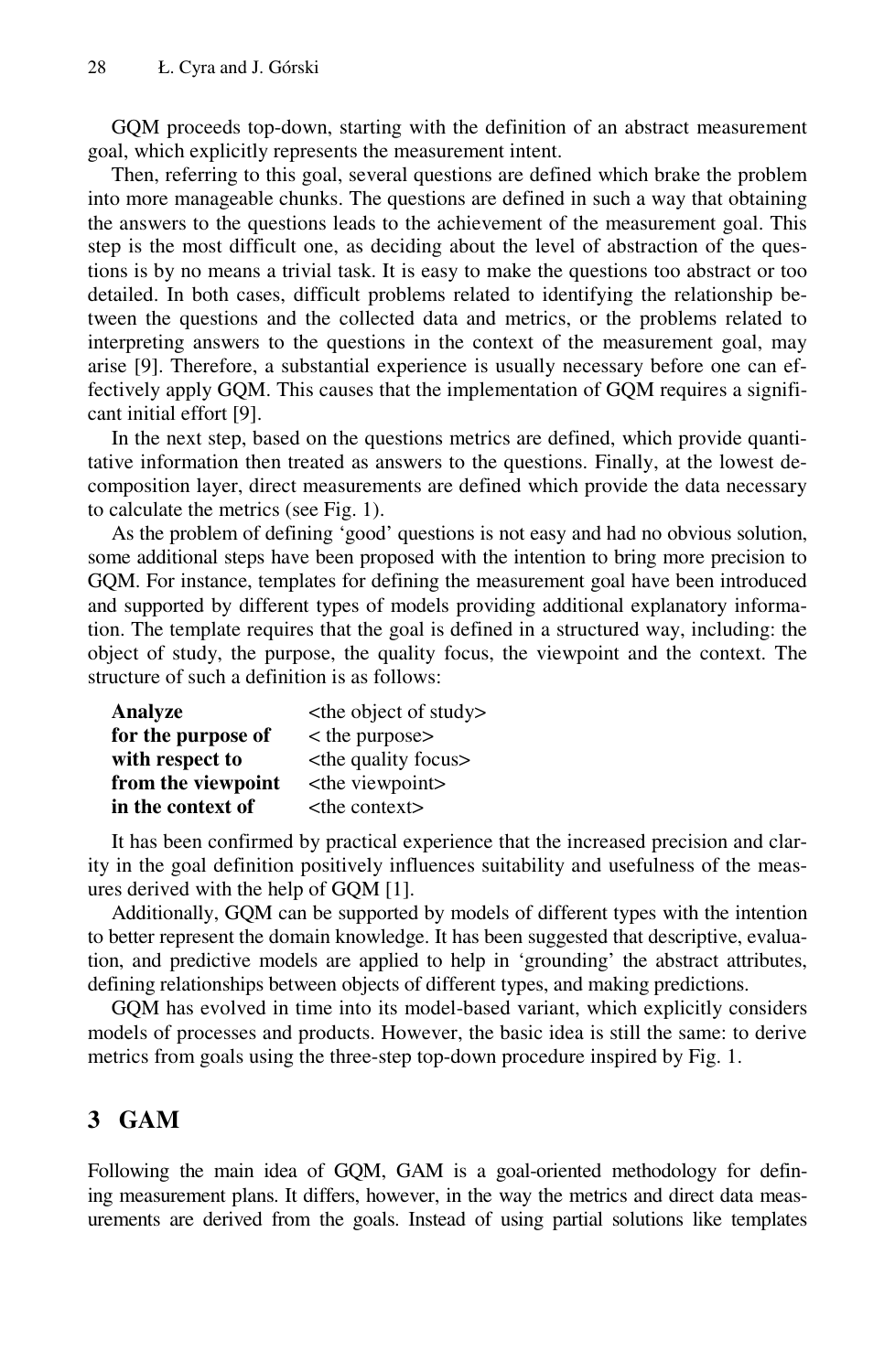

**Fig. 2.** GAM paradigm. Deriving direct measurements from goals by defining claims representing measurement goals, refining them into several levels of sub-claims, which can be finally argued using assertions referring to metrics.

and models, GAM provides seamless way of increasing precision in the whole process of metrics derivation.

In GAM, the goals and sub-goals are represented as claims and then the analysis focuses on identifying which data and which properties of the data (further sub-goals) are needed to demonstrate these claims.

The starting point is a claim postulating that the overall measurement goal has been achieved. Then the claim is justified by giving an argument which supports the claim. The argument can refer to other claims (about certain postulated properties) representing more manageable components of the problem. The inference rule used in the argument is stated explicitly showing the assumed argumentation strategy. If this rule is not self evident, another argument may be needed to demonstrate the validity of the inference rule. Such an argument can refer to the context of the goal (for instance, to argue the completeness of the evidence considered in the inference rule).

The procedure of decomposing claims into sub-claims is then repeated iteratively until it is possible to argue the leaf claims by directly referring to values of certain metrics. In such cases, the claims are supported by assertions on prospective values of such metrics (i.e. the assertions about metrics), as shown in Fig. 2.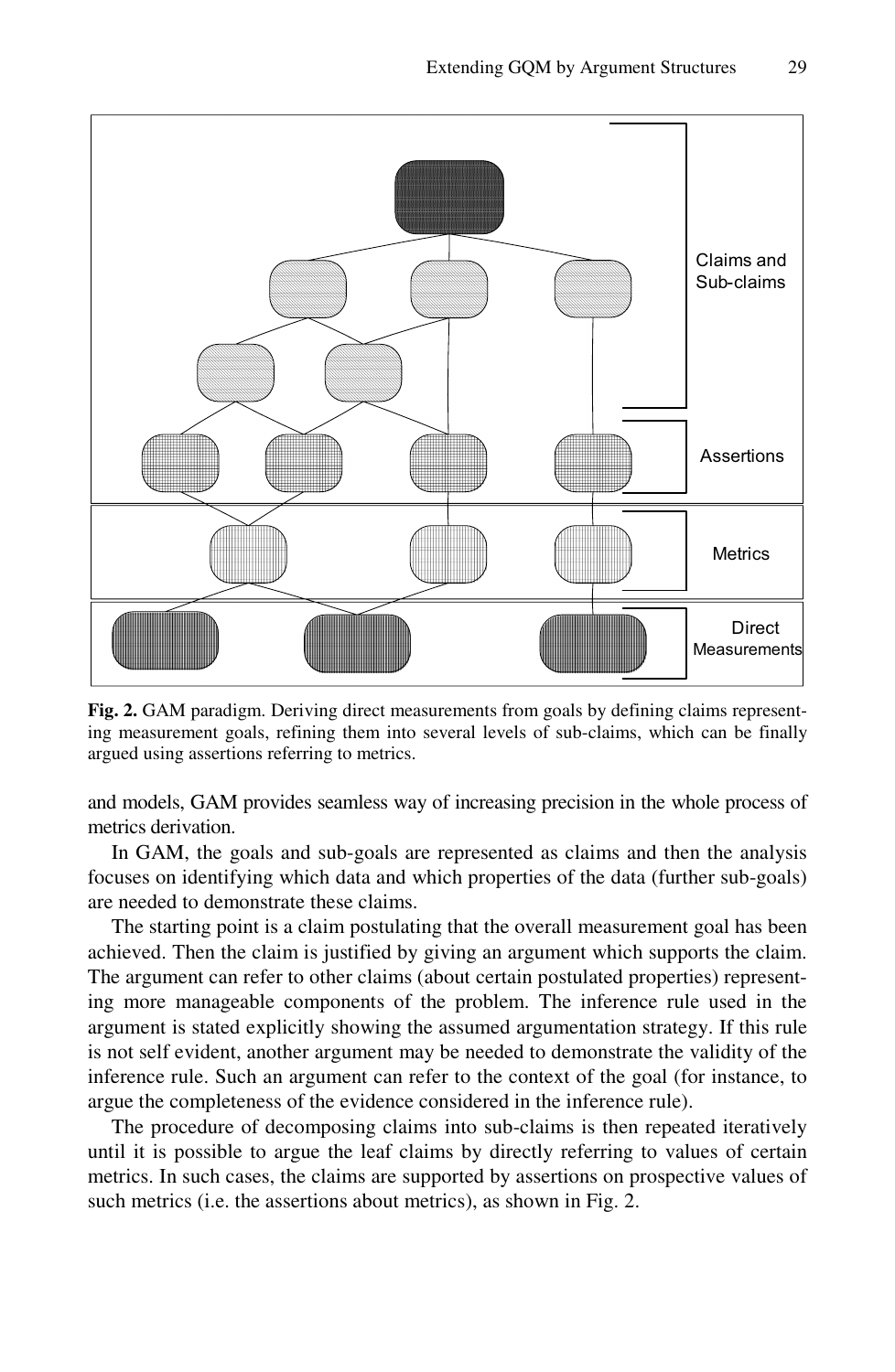In the next step, the assertions are used to build a list of metrics, which is usually a trivial task. Finally, direct measurements are derived from the metrics to define the scope of raw data to be collected.

From the argument structure which links the data and metrics with the measurement objective, it is straightforward to implement the bottom-up process that gathers the raw data (by means of direct measurements) and aggregates them into metrics. If the obtained values meet the criteria given by the assertions kept in the argument structure, the whole argument tree explicitly demonstrates that the initial goals have been met.

Fig. 2 illustrates the GAM approach in a graphical form.

#### **4 Comparison of the Approaches**

Considering the purpose and the general approach (top-down derivation and bottom-up interpretation) GQM and GAM look the same. The differences relate to the way of defining and maintaining the relationship between the measurement goals and the metrics.

The topmost claim in GAM is a direct counterpart of the measurement goal in GQM. Then, the sub-claims of GAM can be considered as answers to the questions in GQM. So it seems that both structures are still similar having counterparts of their elements: GQM is structured into layers of questions whereas GAM is structured into layers of claims with the strict correspondence between the two structures. However, this makes a significant difference, because it is easy (and natural) to link the adjacent claim levels by means of explicit arguments while it is not equally easy to identify and represent the relationship between the adjacent levels of questions. To demonstrate this difference let us consider the example represented in Fig. 3.

The example presents a refinement of the measurement goal which is to assess the support provided by a tool X. In case of GQM, a set of questions is defined with the intention to cover all the aspects related to analysis of the support provided by tool X. Identification of such questions is not an easy task and the analyst has to constantly control the scope of the analysis. By contrast, in case of GAM the focus is on finding an argumentation strategy which demonstrates the adequate support offered by tool X. In the example, the strategy is by considering different application scenarios for X. Once the strategy has been chosen, the refinement into sub-claims is a natural consequence.

In GQM, choosing an appropriate level of abstraction for the questions is (according to [9]) a difficult task and a substantial experience in application of the method is needed. It is possible to use more than one level of questions to make the definition of "proper" questions easier. The relationship between the adjacent levels of questions is not explicit, which increases the difficulty in using the method. Some approaches to deal with this difficulty have been proposed, for instance, the interpretation models of different types [1].

GAM admits multiple levels of claims and does not restrict the user in this respect. At each level, the problem is broken into more manageable sub-problems and the relationship between the adjacent levels is explicitly established by giving the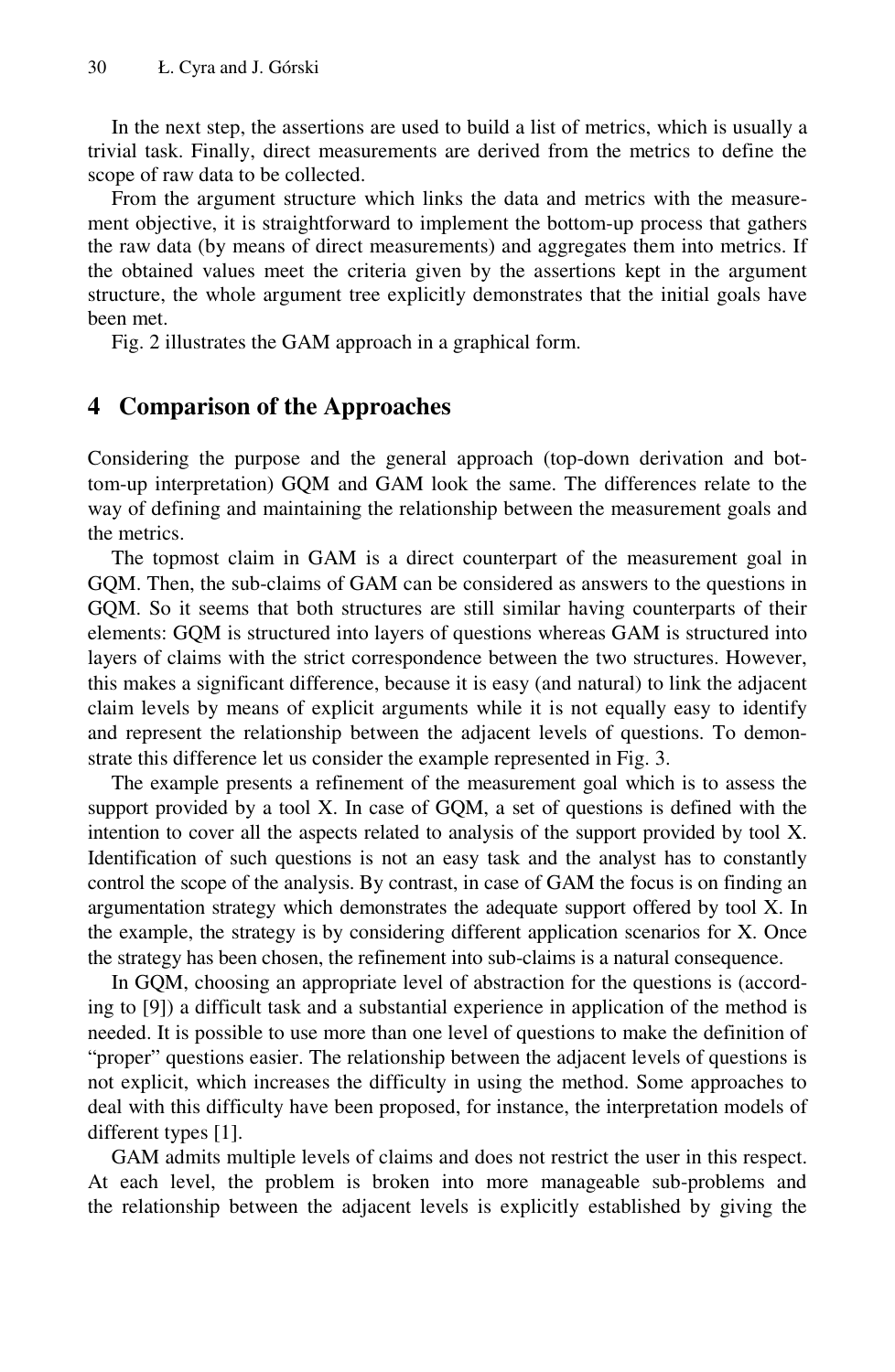

**Fig. 3.** Comparison of GQM and GAM. Defining a set of questions on the basis of the measurement goal and a set of sub-claims demonstrating the root claim.

corresponding argument. The subsequent abstraction layers result naturally from the task of justifying the higher level claims by referring to the lower level ones. In order to create sound warrants for the arguments, the user of GAM is usually forced to refer to the information that is represented in the models foreseen in GQM, however, in this case it is simply a part of the argument development process and the scope of this information is easily controlled.

In our assessment, the most significant advantage of GAM is the introduction of argument strategies and warrants, which support the arguments. Considering what is necessary to justify a claim, finding an appropriate argumentation strategy and documenting those decisions provides for focusing the scope of the analysis and traceability of the results. Arguments make it evident whether the sub-components are necessary to support the claim and whether the decomposition is complete. Therefore, the questions like: 'Is it a complete set of questions which must be taken into account?' or 'Do I really need this question to support the goal?' do not appear in GAM.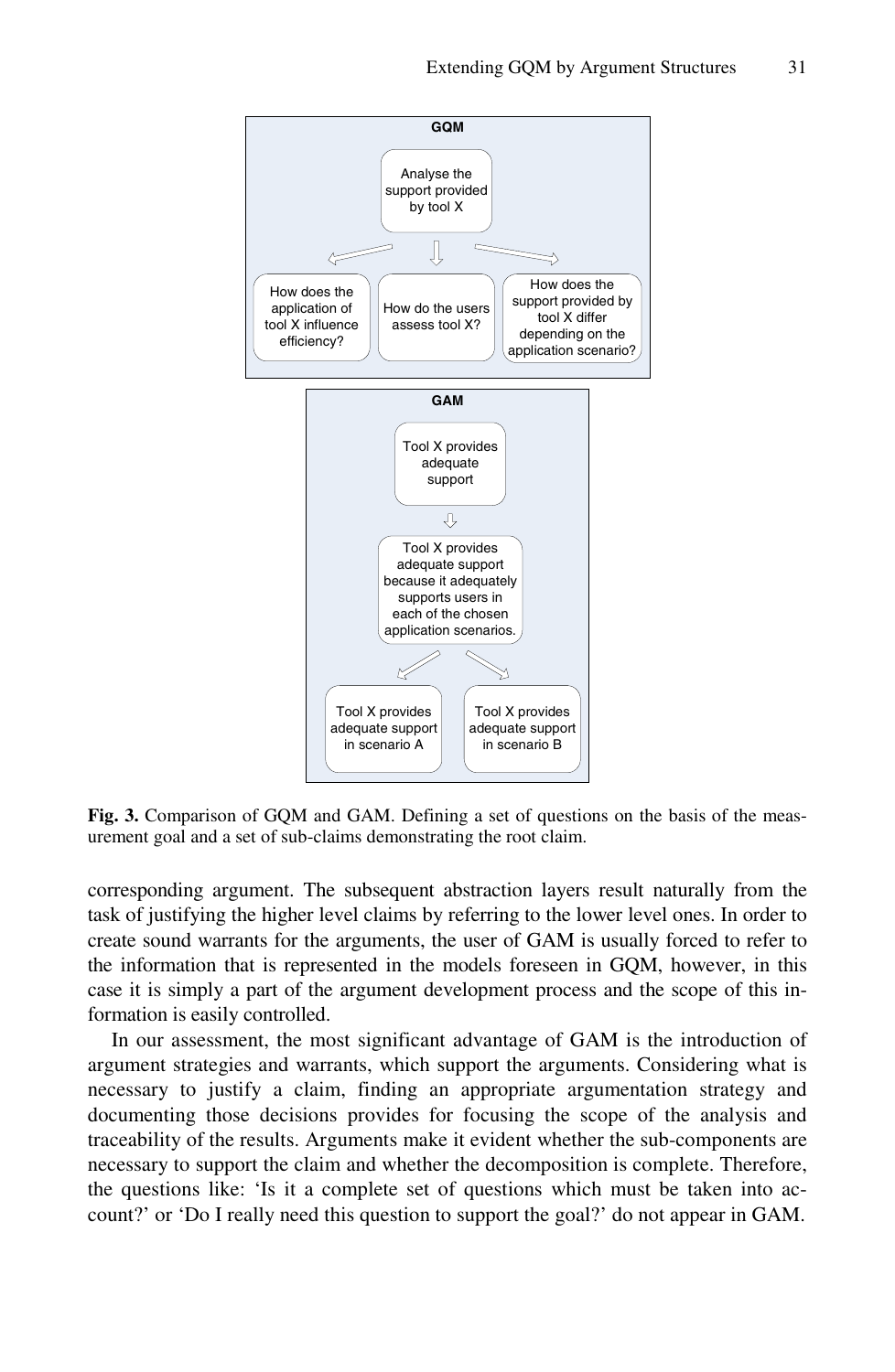Both methods are supported by advanced tools. For instance, in [8] a tool supporting GQM has been described. GAM is fully supported by the TCT tool [10] which is part of the Trust-IT framework. This framework is described in more detail in the subsequent sections.

## **5 Trust Cases**

Development of arguments in GAM follows the approach defined in the Trust-IT framework. A part of the Trust-IT framework is the trust case language which provides means of expressing arguments [3, 4, 5, 7]. Similar languages have been used in the safety critical systems domain to express 'safety cases' – arguments justifying that a given system is adequately safe while considered in its target context. Trust cases differ from safety cases in several respects, for instance they can address broader (practically unlimited) scope of properties and do not have any particular restrictions on their structure and contents. We have already applied trust cases to analyse and justify different properties, including safety, security, privacy and others. Another interesting area of application of trust cases is assessing and demonstrating the compliance with standards, which we are presently investigating.

In GAM we represent argument structures as trust cases. Flexibility of the language and legibility of the arguments are two important factors which influenced this decision. Additional advantage is that trust cases are supported by an efficient Internet-enabled tool [10] which supports management and sharing of trust case structures.

Trust cases are composed of nodes of different types. The type of a node represents its role in demonstrating a certain statement. The basic logical component of a trust case is an argument composed of a *claim* to be justified (denoted **CL**), *evidence* supporting the claim and an *inference rule* which shows how, on the basis of the evidence, the claimed property is achieved.

The evidence and the claim are connected using nodes of type *argument* (denoted  $\log$ ), which state the argumentation strategy. Apart from arguments also *counter-arguments* (denoted  $\Gamma$ ) can be used. Instead of the argument which refers to the evidence supporting the stated claim, counter-arguments demonstrate that the claim is not true. They can be used to derive metrics from counter-claims in GAM.

The inference rule is represented as a node of type *warrant* (denoted ). The warrant demonstrates in detail the argumentation strategy and justify why the inference rule used is valid. *Assumption* nodes are also possible but they are omitted in the description as they are not used in GAM.

Finally, the evidence can be of type: claim or *fact* (denoted  $\mathbf{F}$ ). Facts contain information which does not need additional justification (because it is obvious) or information whose validity is demonstrated in external documents. In contrary, claims must be demonstrated by other arguments. This way (by justifying claims) a trust case develops into a tree structure composed of many levels of abstraction. An example is given in Fig. 4.

Facts which are based on information contained in external documents can be supported by a node of type reference (denoted  $\blacksquare$ ). Such nodes contain information about the location of documents (usually it is a URL).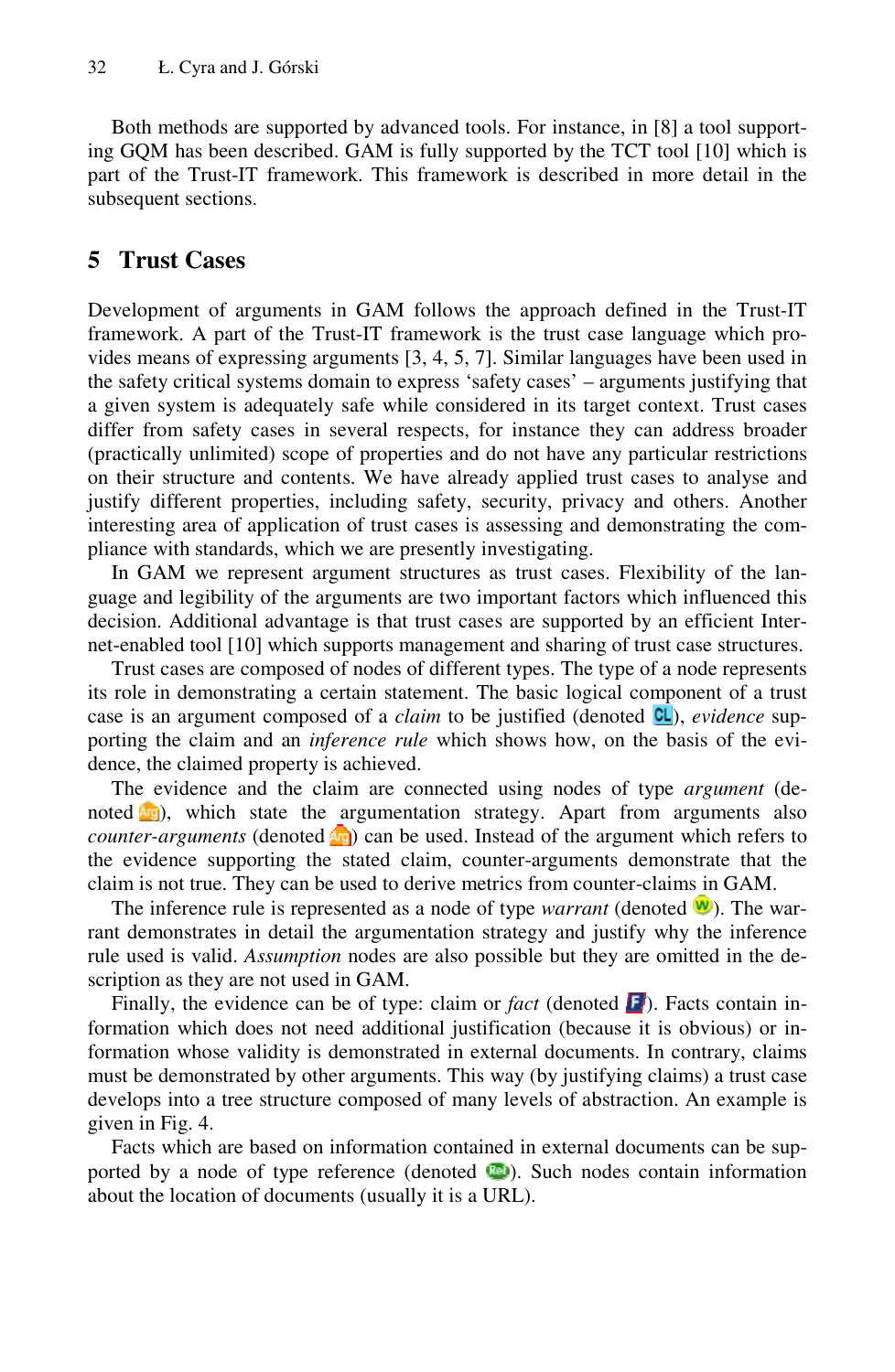

**Fig. 4.** Trust case example. Demonstrating structured reviews effectiveness and efficiency by showing that it is possible to detect errors of different types and that the benefits outstrip the cost.

Additionally, anywhere in the argument tree an *information* node (denoted **i**) can be placed. Such nodes contain explanatory information which does not constitute a part of the proper argument.

Each of the above-mentioned nodes can be represented as a *link* to specific part of the trust case (if this part is to be re-used). Depending on where the link points at, it is represented by  $C_1$ ,  $C_2$ ,  $C_3$ ,  $C_4$ ,  $C_5$ ,  $C_6$  or  $\mathbf{i}$ .

#### **6 Case Study: Overview of the Problem**

In the case study we aimed at deriving metrics and direct measurements for the assessment of the effectiveness of *Standards Conformity Framework* (SCF) [2, 7].

SCF itself is part of the (broader) Trust-IT framework. SCF supports application of standards at the stages of achieving, assessing and maintaining compliance. The framework provides mechanisms which help to gather the evidence and present it in a legible way. The central component of SCF is a *Trust Case template* - a data structure derived from a given standard. Templates also include extra-standard data sources like guides, historical data, experts' knowledge, results of standards analyses and so on. All this information is kept in one electronic document. Such documents can be further assessed by auditors and if accepted, can be reused in many standards' compliance projects. SCF is supported by an on-line tool which enables teamwork while producing, gathering, and structuring the evidence which demonstrates the compliance with a standard.

SCF has already been used in some projects and the results are promising. To provide for a more objective assessment, a research program was initiated targeted at better understanding the benefits resulting from the framework application. As the overall goal, the analysis of the SCF's effectiveness was selected.

The objective was to derive metrics and direct measurements which could then be used in experiments to gather the necessary data needed to assess and demonstrate the effectiveness of SCF. The identified scope of direct measurements is going to be used while planning for a series of experiments targeting at the assessment of the effectiveness of the SCF framework.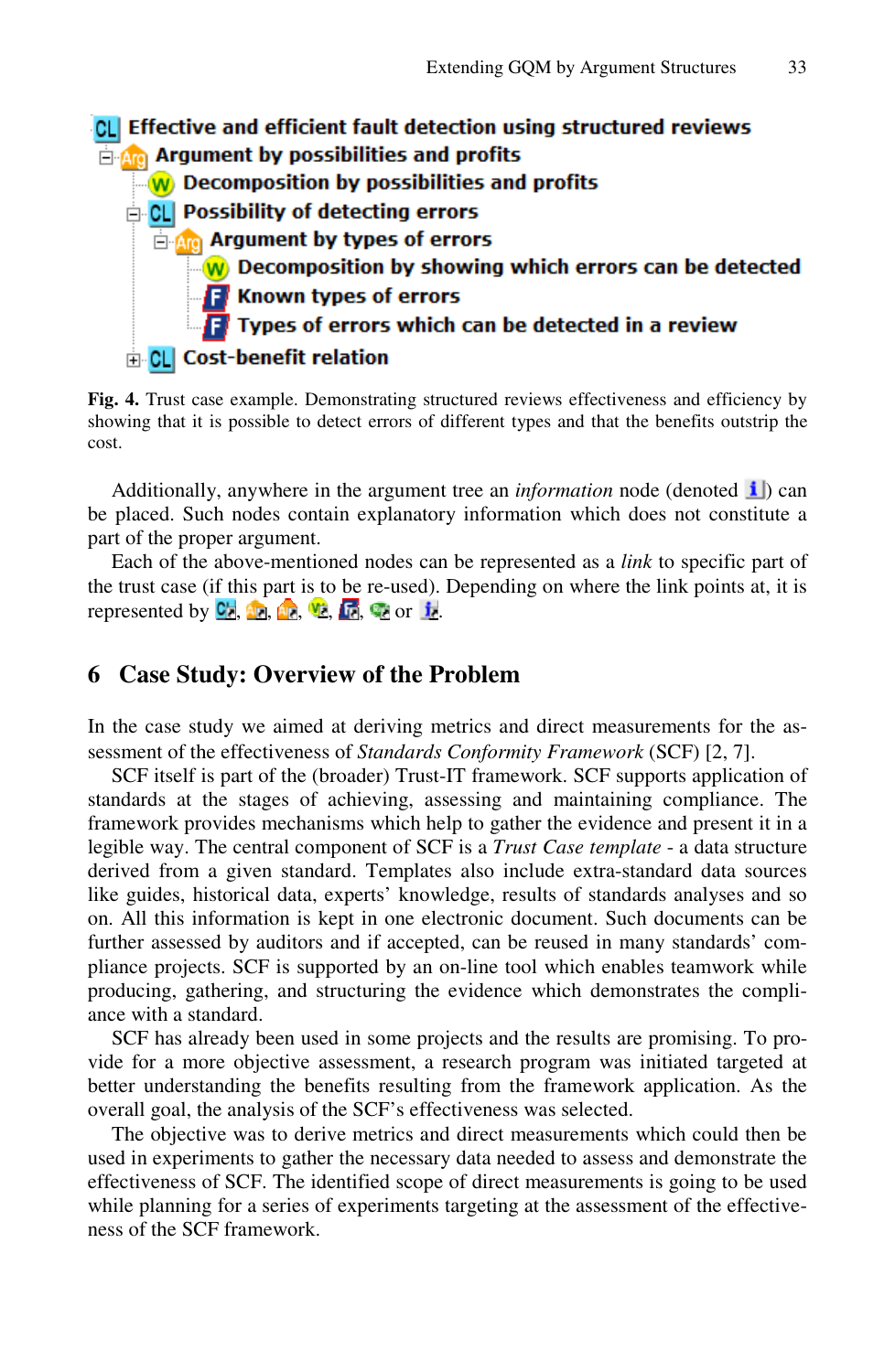Initially, we applied GQM to identify the scope of data to be gathered and the scope of metrics to be constructed from those data. The results were, however, not satisfactory although we had run two iterations of the GQM process to find the appropriate set of metrics. The major problems encountered were related to the derivation tree complexity and the scope management.

The complexity of the GQM tree resulted from the complexity of the problem itself (objective reason) and from the difficulties in defining the scope of data to be gathered (subjective reason). The scope of possible questions to be considered and possible metrics to provide answers to those questions was particularly broad also because we had to consider different variants. Therefore, deciding if a given question is beyond the scope or if the whole set of questions is complete was particularly difficult. In addition, while planning for the data gathering experiments it was often difficult to assess how a given data item influences the result of the measurement program.

The above difficulties led to the decision of applying argument structures to better control the relationship between the measurement objective, the metrics and data collection. Trust cases and the TCT supporting tool were chosen as the way to represent and maintain the argument structures.

## **7 Case Study: Application of GAM**

To support derivation of metrics and measurements we created a trust case template of appropriate structure (see Fig. 5). It represents the whole measurement plan and is composed of four branches:

- (1) '*Effective support for achieving and assessing the compliance*' is the top most claim (representing the measurement goal) which contains the whole argument structure. This claim is to be supported by the argument which justifies it (not shown in Fig. 5).
- (2) *'Explanation'* contains additional information like the definitions of terms used to describe metrics and measurements.
- (3) *'Metrics Directory'* is the list of all metrics derived from the measurement goal.
- (4) *'Direct Measurements Directory'* contains the list of all direct measurements derived from the metrics.

In the next step, the argument structure was developed. The measurement goal was decomposed into three claims and a warrant which describes the inference rule used. This is presented in Fig. 6.

- $\mathbf{i}$  SCF measurements plan
- **GL** Effective support for achieving and assessing the compliance
- $\frac{1}{\mathbf{H}}$  | Explanation
- 由 i Metrics Directory
- **i** i Direct Measurements Directory

**Fig. 5.** SCF measurement plan trust case - a tree composed of the argument structure, explanations, a list of metrics and a list of direct measurements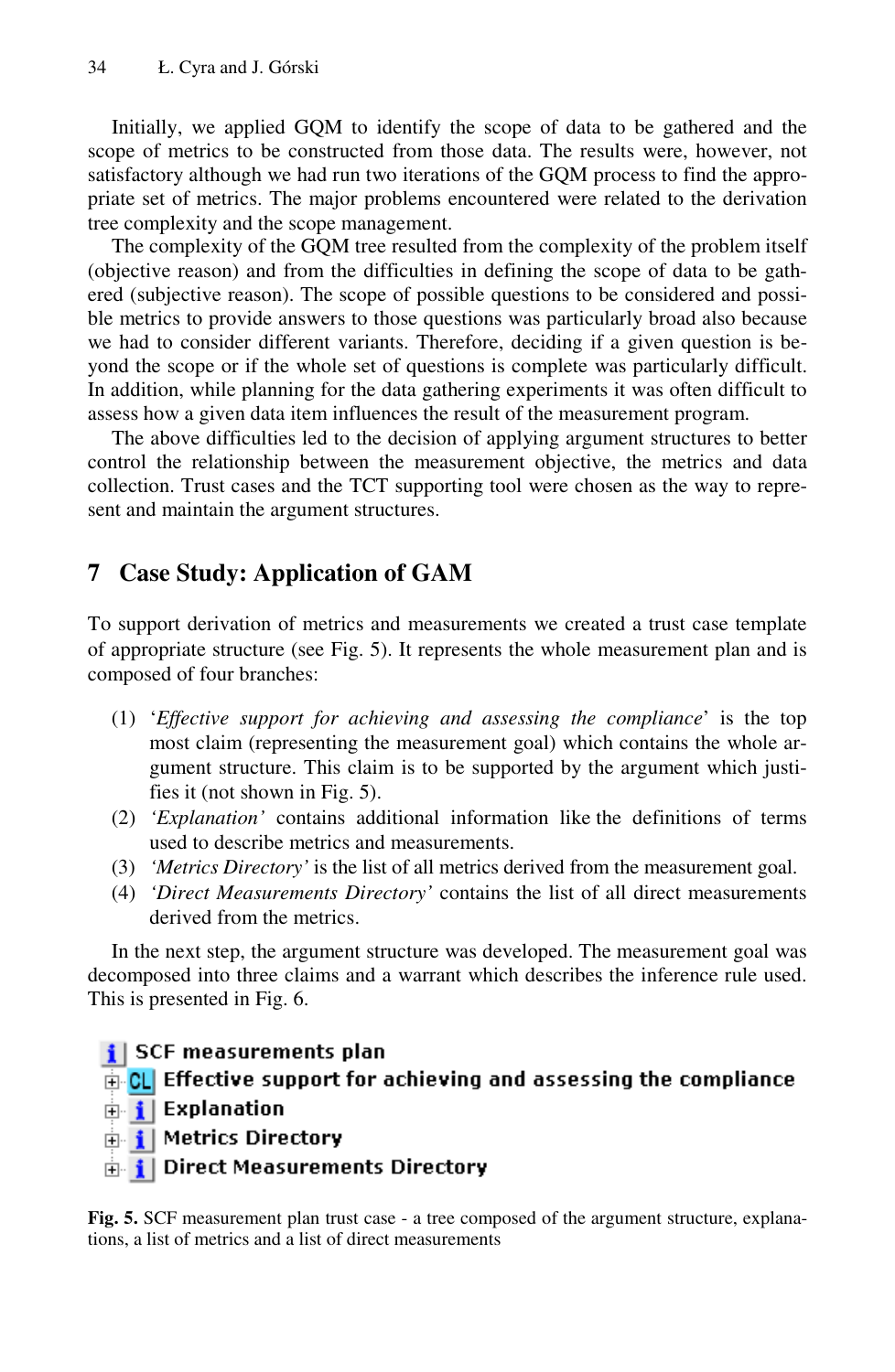CL Effective support for achieving and assessing the compliance  $\overline{\bigoplus_{\mathbf{A}(\mathbf{0})}}$  Argument by SCF application stages  $\mathbb{H}(\mathsf{W})$  Decomposition into SCF application stages **E.CL TC templates development E.** CL Achieving the compliance **E.** CL Assessing the compliance

**Fig. 6.** First level of decomposition. Arguing SCF effectiveness by demonstrating possibility of developing sound TC templates which positively influence the process of achieving the compliance and increase efficiency of the assessment.

## W Decomposition into SCF application stages  $\mathbb{H}$  Argument by SCF application process analysis  $\overline{\mathbb{H}}$  Descriptive analysis of SCF application process **Co** SCF application process diagram

**Fig. 7.** Argument supporting a warrant. Arguing that SCF effectiveness can be demonstrated by demonstrating three claims related to: development of templates, application of SCF at the stage of achieving the compliance, and application of SCF at the stage of assessing the compliance by the detailed analysis of the SCF application process.

In Fig. 6, it is argued that *'Effective support for achieving and assessing the compliance'* is provided because it is possible to create sound templates (represented by the claim *'TC templates development'*), application of the templates positively influences the resulting level of compliance (represented by the claim *'Achieving the compliance'*) and the performance of assessing the compliance is significantly improved (represented by the claim *'Assessing the compliance'*).

The decomposition of the argument is justified by the '*Decomposition into SCF application stages'* warrant which is further refined in Fig. 7.

The lower warrant (shown in Fig. 7) refers to the SCF application process structure and recalls the process diagram (through the link '*SCF application process diagram*'). The analysis of this process (included in the body of the warrant '*Descriptive analysis of SCF application process*') explains why the structure shown in Fig. 6 is sufficient to assess effectiveness of SCF.

In the same way the three claims represented in Fig. 6 were decomposed into more refined claims and justified by more refined arguments. Each time, appropriate warrants were provided constraining the scope and giving the reason for decisions.

Finally, at a certain level of abstraction, to justify the higher-level claim it was enough to directly refer to measurable properties. At that level, the decomposition process stops. This last step is illustrated in Fig. 8.

Each leaf of the argument structure refers to a metric. The metric represents a measurable value having a certain business meaning, which can be an aggregation of a few measurements. In this way the method supports definition of the most suitable metrics. Additionally, the leaves contain assertions which impose constraints on values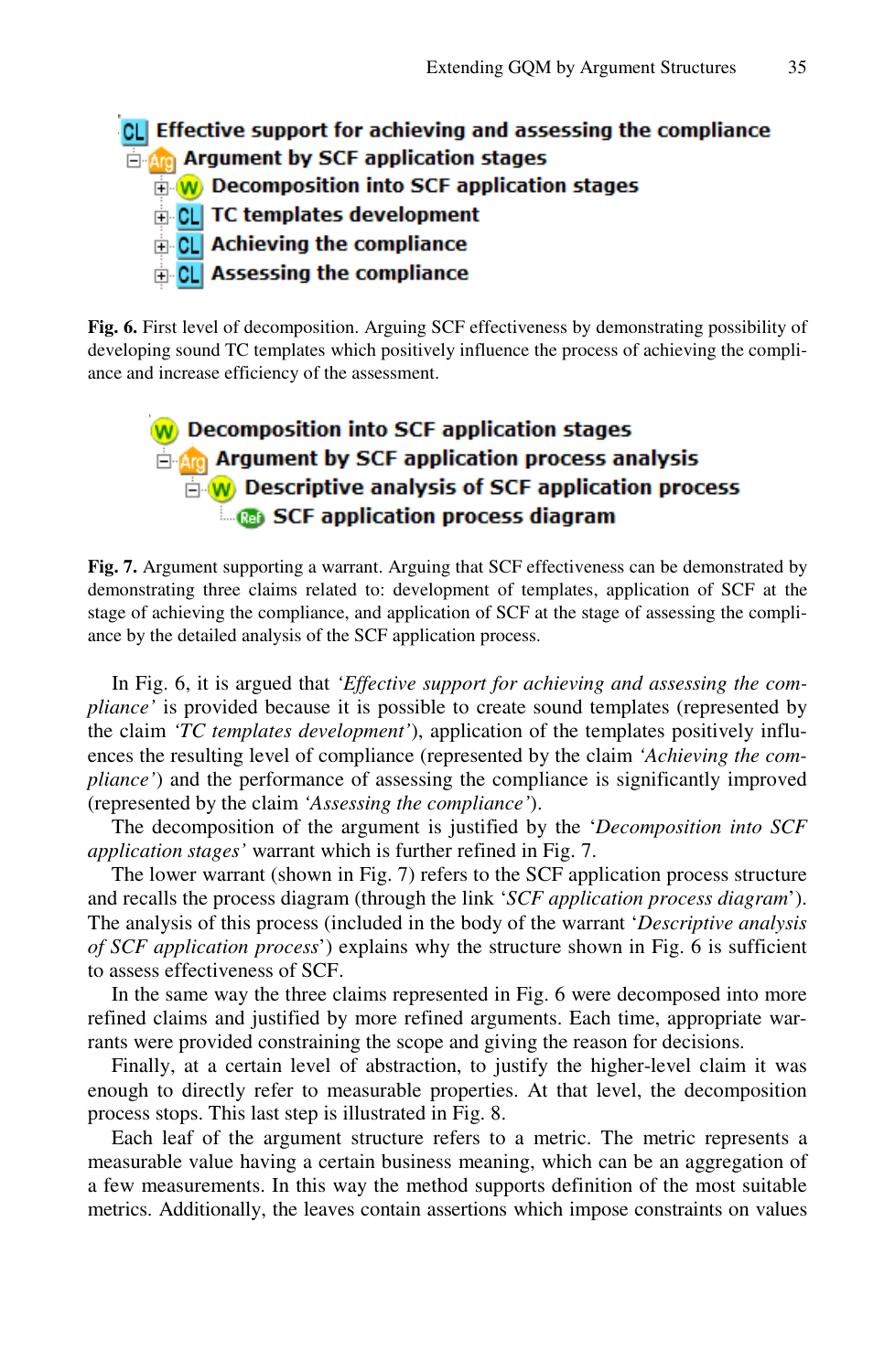# CL Facilitating the compliance maintenance  $\overline{\Box}$  Argument by statistics and questionnaire  $\overline{\mathbb{W}}$  Decomposition by statistics and questionnaire **E** Good performance statistics **E. CLI** Good questionnaire results

**Fig. 8.** Introduction of assertions in the argument structure. Demonstrating that compliance maintenance is facilitated by SCF because the statistics show improvement in the performance, and subjective opinions stated in questionnaires were positive.

of the metrics. An assertion states that a given metric *m* is in a certain subset of possible values *A* as shown in (1).

$$
M \in A; where
$$
  
\nM is a metric  
\nA is a subset of possible values of m\n
$$
(1)
$$

For instance, in Fig. 8 the claim *'Facilitating the compliance maintenance'* postulating that SCF facilitates the compliance maintenance is argued using performance statistics and questionnaire results. The claim *'Good questionnaire results'* is decomposed further giving assessment criteria for answers to particular questions (explaining what 'good' means in this context). The fact *'Good performance statistics'* is directly connected with a metric. It states that dealing with a change takes less than 90% of time needed if SCF were not used.

Fig. 8. also shows that at the same abstraction level it is possible to have claims and facts simultaneously. This gives flexibility in structuring the argumentation tree according to the needs.

Finally, all the claims must be refined into assertions. The number of levels of abstraction is dictated by the problem itself. At the bottom of the argument structure we will find claims which are supported by assertions only. (See Fig. 9)

# CL High quality TC templates  $\overline{\Box}$  Argument by statistics and questionnaires  $\sqrt{\mathsf{w}}$  Decomposition by statistics and questionnairs **E** No more than 2% of mistakes **Example 12** Quality of templates not lower than 3

**Fig. 9.** Claim demonstrated by assertions only. Arguing high quality of TC templates by showing the statistics about mistakes and presenting results of questionnaires.

In the example above, the claim *'High quality TC templates'* demonstrates that the templates developed according to the procedures defined by SCF are of high quality. It is justified by the requirement that the number of mistakes reported relates to less than 2% of requirements of the standard (represented as fact *'No more than 2% of mistakes'*) and the result of questionnaires used to assess the quality of templates generated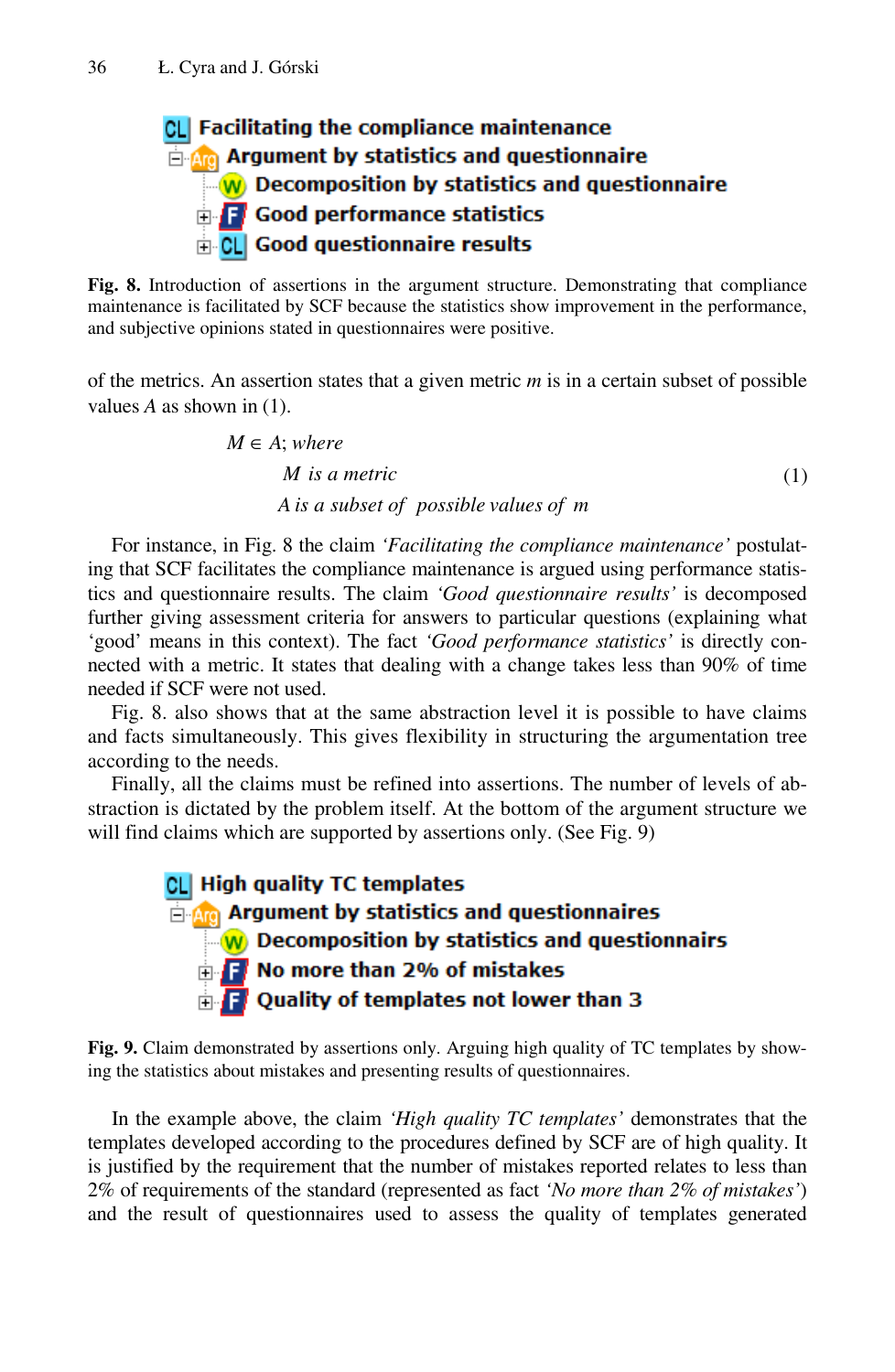

**Fig. 10.** Metrics directory

with the help of SCF is at least 3 in the  $(1,..,5)$  scale (this is represented by fact *'Quality of templates not lower than 3'*).

In the next step the assertions were used to derive metrics. All the identified metrics were collected as facts in the *'Metrics Directory'* branch shown in Fig. 10.

To provide for traceability in both directions (i.e. from assertions to metrics and form metrics to assertions) under every assertion an information node is added which contains a link to the metric used by the assertion (as in Fig. 11).





Let us consider the assertion shown in Fig. 11. It refers to a metric representing the per cent of mistakes in descriptions of requirements contained in templates. To construct such a metric we need raw data (a direct measurement). In general, a given metric *M* can be treated as a function  $f()$  of several direct measurements  $dm<sub>i</sub>$  as described in (2).

$$
M = f(dmi)
$$
; where  
\n
$$
dmi is a direct measurement\nf is a function
$$
\n(2)

For instance, Fig. 12 gives an example metric and the related direct measurements.

The metric representing the number of mistakes in a template can be obtained using two direct measurements: one assessing the size of a template (represented as a link to fact *'Size of the template'*) and another one, assessing the number of mistakes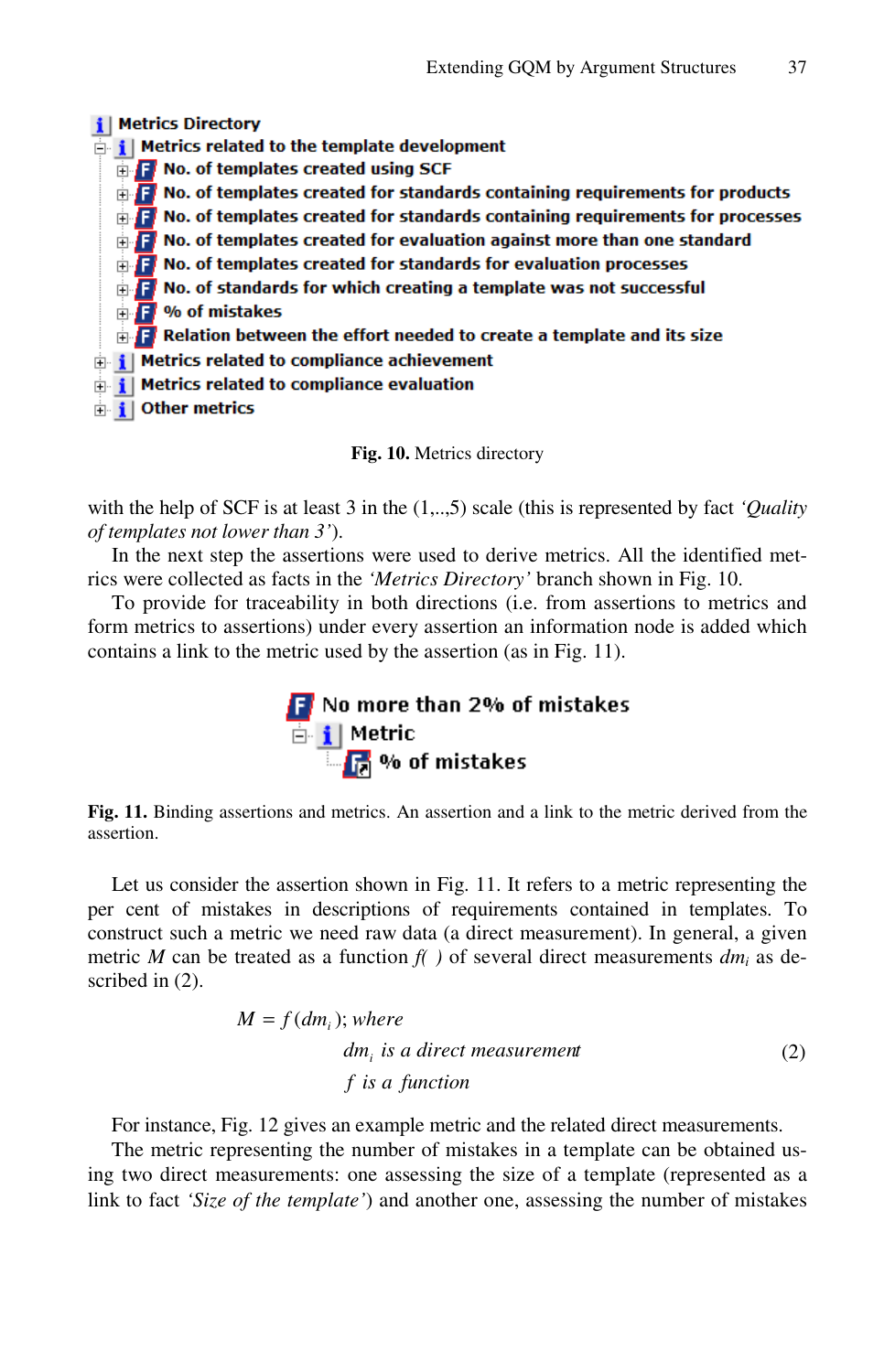

**Fig. 12.** Binding metrics and measurements. A metric, links to the direct measurements derived from the assertion and definitions of the notions needed to precisely express the metric.

in a template (represented as a link to fact *'Number of mistakes'*). Additionally, two links to information nodes, which contain the definitions of the notions used (the definitions of 'mistake' and 'template size') were added. The list of all the direct measurements is located in the branch *'Direct Measurements Directory'* of Fig. 5.

### **8 Summary**

j

In the paper the GAM method of systematic derivation of metrics and measurements from measurement goals was presented. The method was compared with GQM, one of the most popular methods of this type. In addition, a case study of application of GAM was described in detail, showing its most crucial aspects.

Application of GAM led to satisfactory results and removed the difficulties we have faced while applying GQM. The method proved to be more effective while solving this particular problem. The initial investment in development of GQM tree took about 24 hours in each of the two iterations. By contrast, application of GAM required only 10 hours<sup>1</sup>.

The authors are fully aware that a single case study is not enough to draw more general conclusions related to comparison of the two methods. However, the results obtained are very encouraging and GAM is ready to use together with its supporting tool. We are planning for more case studies to provide more evidence on effectiveness of the method.

The results presented in this paper have been achieved in the context of the broader research program related to application of argument structures in various contexts. Except measurement plans, trust cases have been already applied to argue safety, security and privacy of e-health services and to support application of security standards. The method is supported by a matured, ready to use tool, which has already been used in a few projects e.g. EU 6<sup>th</sup> Framework Integrated Project PIPS and EU 6<sup>th</sup> Framework STREP ANGEL. The tool provides effective means of editing the argumentation trees diminishing the difficulties related to maintenance, complexity and change management.

<sup>1</sup> It is worth mentioning however, that the GQM analysis was performed by a person without much prior experience with the method, and the GAM method was applied by a person having already some experience with the Trust-IT framework.